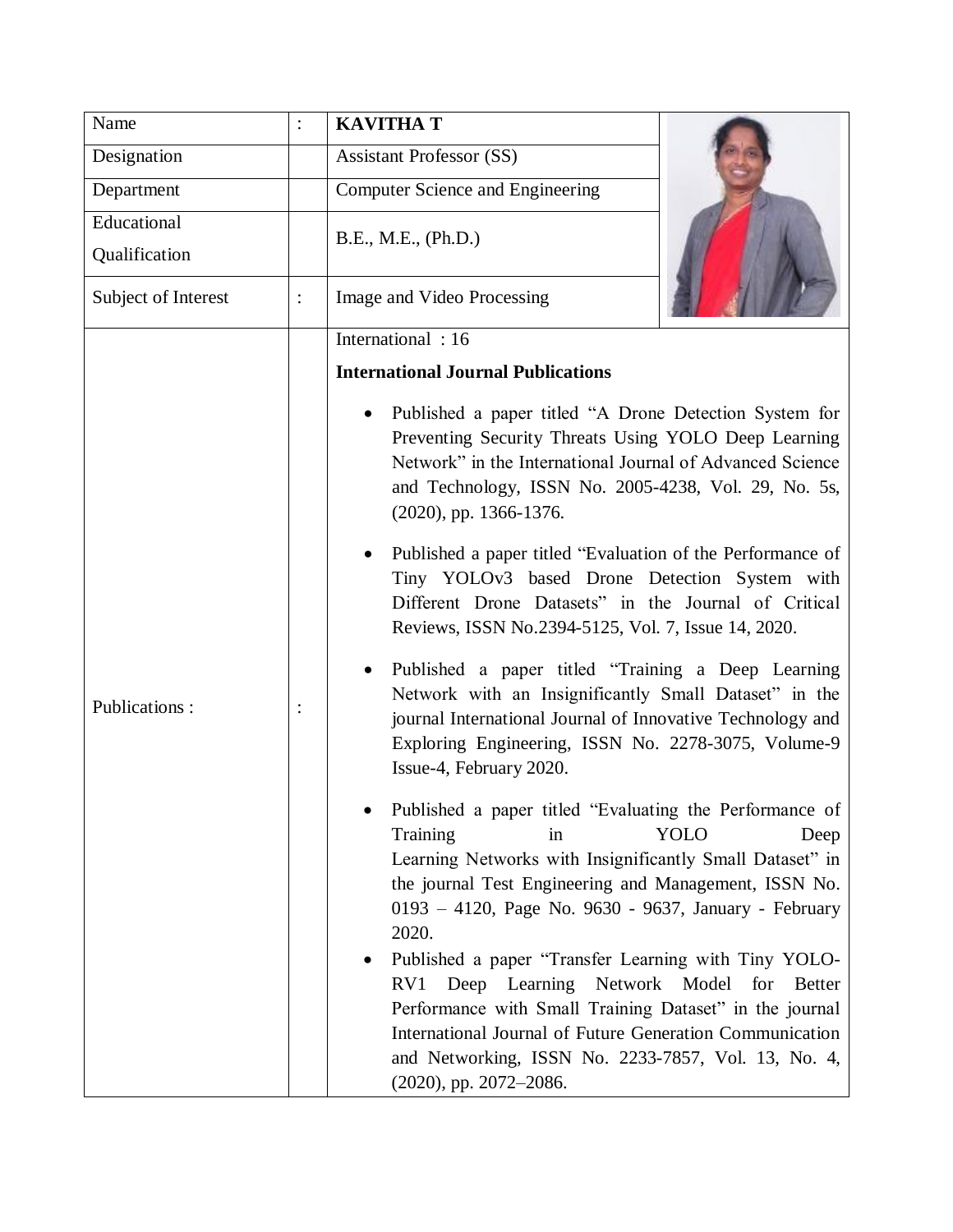| a paper in the title "Automatic<br>Fruit<br>Published<br>٠<br><b>Classification System Using Machine Learning Techniques</b><br>- A Detailed Analysis" in the International Journal of<br>Analytical and Experimental Modal Analysis, ISSN<br>No.:0886-9367, Volume XII, Issue VII, Page No.:1776 -<br>1782, July 2020.<br>Published a paper in the title "A Survey on Road Crack<br>Detection System using Drone Images by Machine<br>Learning" in the International Journal of Analytical and<br>Experimental Modal Analysis, ISSN No.:0886-9367,<br>Volume XII, Issue VI, Page No.: $2077 - 2084$ , June 2020.<br>Published a paper in the title "Detailed Study and Analysis<br>on Object Detection using Edge Detection" in the<br>International Journal of Analytical and Experimental Modal<br>Analysis, ISSN No.:0886-9367, Volume XII, Issue VI,<br>Page No.:2121 - 2127, June 2020. |
|-----------------------------------------------------------------------------------------------------------------------------------------------------------------------------------------------------------------------------------------------------------------------------------------------------------------------------------------------------------------------------------------------------------------------------------------------------------------------------------------------------------------------------------------------------------------------------------------------------------------------------------------------------------------------------------------------------------------------------------------------------------------------------------------------------------------------------------------------------------------------------------------------|
| Published a paper in the title "Automatic<br>Fruit<br>Classification to Classify healthy fruits from a Pile of Fruits<br>using Machine Learning Techniques" in the Journal Studies<br>in Indian Place Names, ISSN No. 2394 - 3114, Vol.40,<br>Issue: 60, March 2020.                                                                                                                                                                                                                                                                                                                                                                                                                                                                                                                                                                                                                          |
| Published a paper in the title "Detecting and Counting"<br>Bird's Species in Sanctuaries using Deep Learning" in the<br>Journal Studies in Indian Place Names, ISSN No. 2394 -<br>3114, Vol.40, Issue:60, March 2020.                                                                                                                                                                                                                                                                                                                                                                                                                                                                                                                                                                                                                                                                         |
| Published a paper in the title "Road Crack Detection on<br>Drone Images using Convolutional Neural Network(CNN)<br>Deep Learning Algorithm" in the Journal Studies in Indian<br>Place Names, ISSN No. $2394 - 3114$ , Vol.40, Issue:60,<br><b>March 2020.</b>                                                                                                                                                                                                                                                                                                                                                                                                                                                                                                                                                                                                                                 |
| Published a paper in the title "Advanced Convolutional<br>Neural Network Architecture: A Detailed Review" in the<br>International<br>Journal of Engineering Trends<br>and<br>Technology, ISSN No. 2231-5381, Vol.67, No.5, May<br>2019.                                                                                                                                                                                                                                                                                                                                                                                                                                                                                                                                                                                                                                                       |
| Published a paper in the title "Artificial Neural Network"<br>Learning Techniques : A Survey" in International Journal<br>of Innovative Research in Science, Engineering and<br>Technology, ISSN(Online):2319 – 8753, ISSN(Print):                                                                                                                                                                                                                                                                                                                                                                                                                                                                                                                                                                                                                                                            |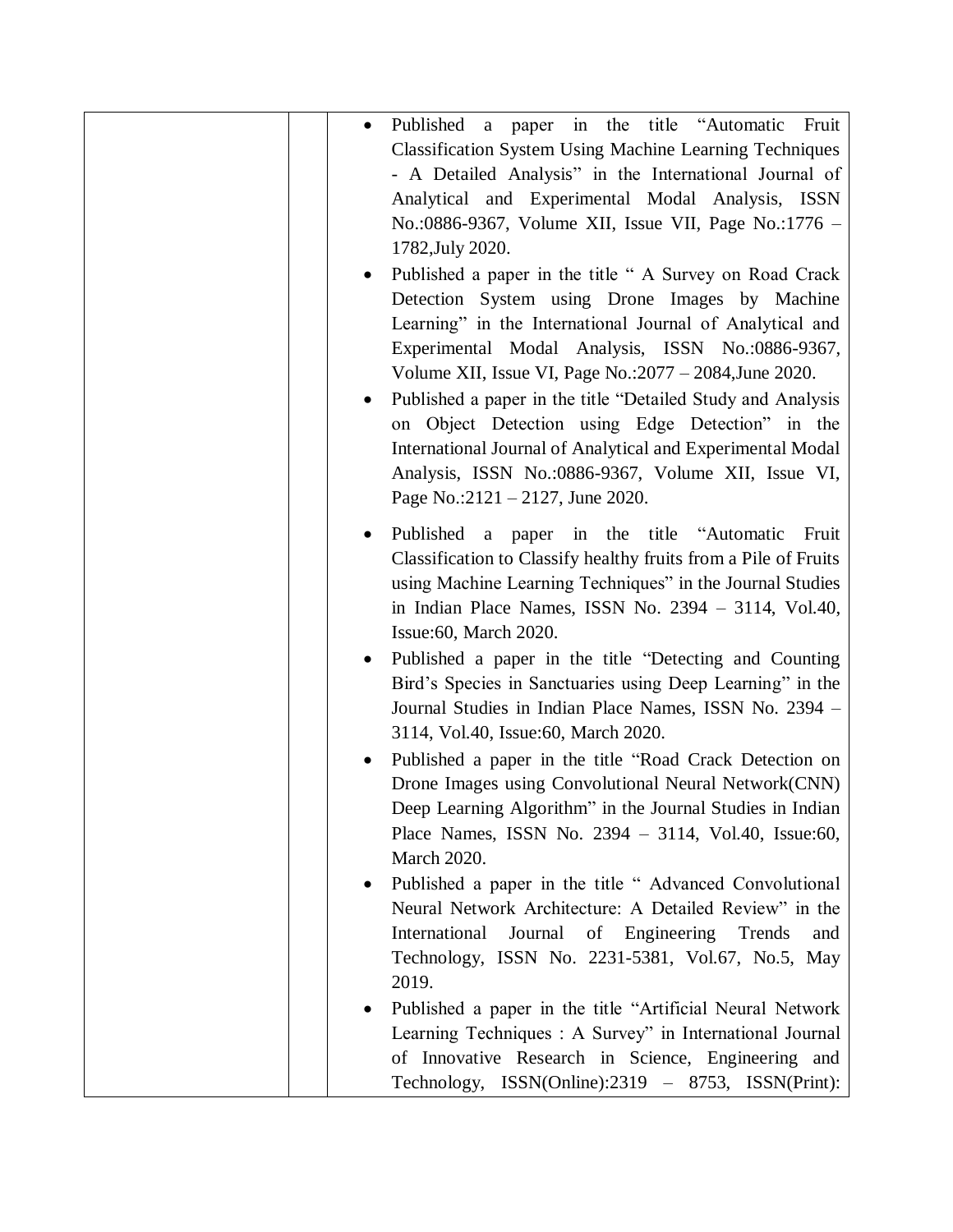|                                                 | 2347-6710, Vol.8, Issue:3, March 2019.                                                                                                                                                                                                                                                                                                                                                                                                                                                                                                       |  |
|-------------------------------------------------|----------------------------------------------------------------------------------------------------------------------------------------------------------------------------------------------------------------------------------------------------------------------------------------------------------------------------------------------------------------------------------------------------------------------------------------------------------------------------------------------------------------------------------------------|--|
|                                                 | Published a paper in the title "Role Of Machine Learning In<br>Object Detection: A Review" in International Journal of<br>Engineering Trends and Technology, ISSN: 2231-5381,<br>Volume-67 Issue-5, 2019.<br>Published a paper in the title "Flying Object Detection and<br>Classification using Deep Neural<br>Networks"<br>in<br>International Journal of Advanced Engineering Research<br>and Science, ISSN: 2349 - 6495(P), 2456 - 1908(O), Vol-<br>6, Issue-2, Feb-2019.<br>Published a paper in the title "Flying Object Detection and |  |
|                                                 | Classification Techniques : A Survey" in International<br>Journal of Engineering Trends and Technology, ISSN:<br>$2231 - 5381$ , Volume 67, Issue-2, February 2019.                                                                                                                                                                                                                                                                                                                                                                          |  |
|                                                 | National<br>:01                                                                                                                                                                                                                                                                                                                                                                                                                                                                                                                              |  |
|                                                 | <b>National Journal Publication</b>                                                                                                                                                                                                                                                                                                                                                                                                                                                                                                          |  |
|                                                 | Published a paper in the title "Cyber Physical Systems"<br>(CPS) and its Implications" in CSI Communications<br>Journal, ISSN No. 0970-647X, Vol. No. 41, Issue No.9,<br>December 2017.                                                                                                                                                                                                                                                                                                                                                      |  |
|                                                 | <b>International Conferences</b>                                                                                                                                                                                                                                                                                                                                                                                                                                                                                                             |  |
| National and<br><b>International Conference</b> | Presented a paper titled "A Comprehensive Study of Deep<br>Learning Network Architectues, Applications, Issues, and<br>Software Tools" in the International Conference on Newer<br>Engineering Concept & Technology $-$ 2K19 held at<br>K.Ramakrishnan College of Technology, Trichirappalli during<br>$15^{th}$ & $16^{th}$ March 2019.                                                                                                                                                                                                     |  |
|                                                 | Presented a paper titled "Role of Machine Learning in Object<br>Detection : A Review" in International Conference on Innovative<br>Technologies in Electronics and Health Care held at Periyar<br>Maniammai University, Vallam, Thanjavur during 12 <sup>th</sup> & 13 <sup>th</sup><br>March 2019.                                                                                                                                                                                                                                          |  |
|                                                 | Presented a paper titled "Advanced Convolutional Neural<br>Architectures-A<br>Survey" in the<br>Network<br>International<br>Conference on Innovative Technologies in Electronics and<br>Health Care held at Periyar Maniammai University, Vallam,                                                                                                                                                                                                                                                                                            |  |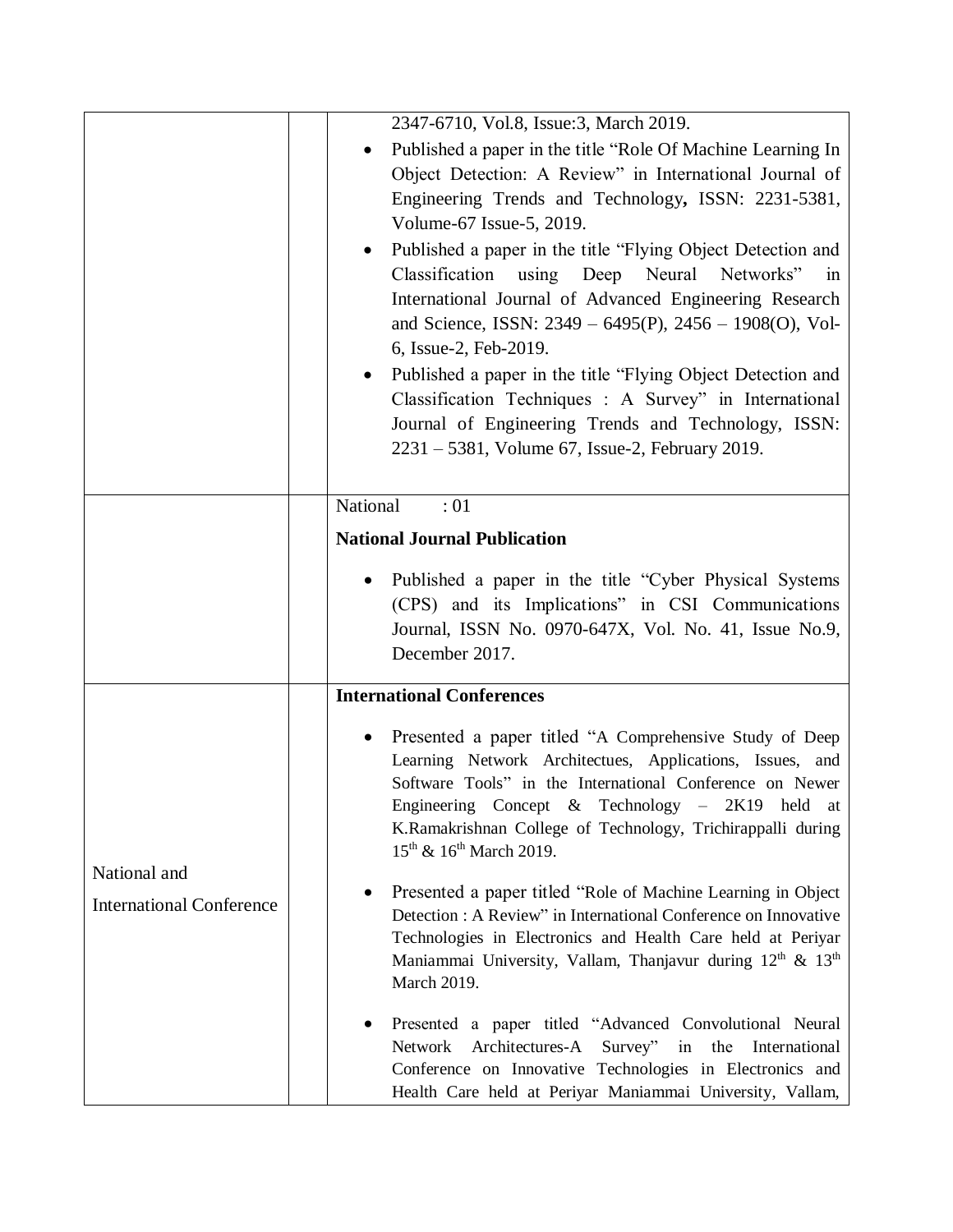|                             | Thanjavur during $12^{th}$ & $13^{th}$ March 2019.                                                                                                                                                                                                                                        |
|-----------------------------|-------------------------------------------------------------------------------------------------------------------------------------------------------------------------------------------------------------------------------------------------------------------------------------------|
|                             | Presented a paper titled "User based Retrieval System" in the<br>International Conference on Trends in Technology and<br>Engineering held at Arjun College of Technology, Coimbatore<br>on $07th$ April 2018.                                                                             |
|                             | Presented a paper titled "Pair of Iris Recognition using<br>Feedforward Neural Networks" in the International Conference<br>on Advances in Engineering and Technology held at E.G.S.<br>Pillay Engineering College, Nagapattinam during $28th$ & $29th$<br>March 2012.                    |
|                             | Presented a paper in the title" Text / Image Embedding<br>$\bullet$<br>Generic Loseless Visible Watermarking" in Engineering Post<br>Graduate Research Conferencce - 2011 held at Karpagam<br>University, Coimbatore during $19th$ & $20th$ December 2011.                                |
| <b>National Conferences</b> |                                                                                                                                                                                                                                                                                           |
|                             | Presented a paper titled "Knowledge of Social Network Analysis<br>& its Issues and Challenges" in the National Conference on<br>Social, Mobile, Analytics and Cloud held at Periyar Maniammai<br>University, Vallam, Thanjavur during $15th$ & $16th$ September<br>2016.                  |
|                             | Presented a paper titled "Data Mining and BigData Technologies<br>- Issues and Challenges" in the National Conference on Social,<br>Mobile, Analytics and Cloud" held at Periyar Maniammai<br>University, Vallam, Thanjavur during 15 <sup>th</sup> & 16 <sup>th</sup> September<br>2016. |
|                             | Presented a paper in the tile "Automated Tagging to Enable<br>Fine Grained Browsing of Lecture Notes" in National<br>Conference on Advanced Computing held at CSI College of<br>Engineering, Ketti on 14 <sup>th</sup> February 2014.                                                     |
|                             | Presented a paper in the title "Survey on Audio, Image and<br>Speech Recognition" held at National Conference on Innovations<br>in Computer Information & Communication-2013 held at EASA<br>College of Engineering and Technology, Coimbatore on $23rd$<br>February 2013.                |
|                             | Presented a paper titled "Content based Image Retrieval<br>Techniques" in National Conference on Recent Trends in                                                                                                                                                                         |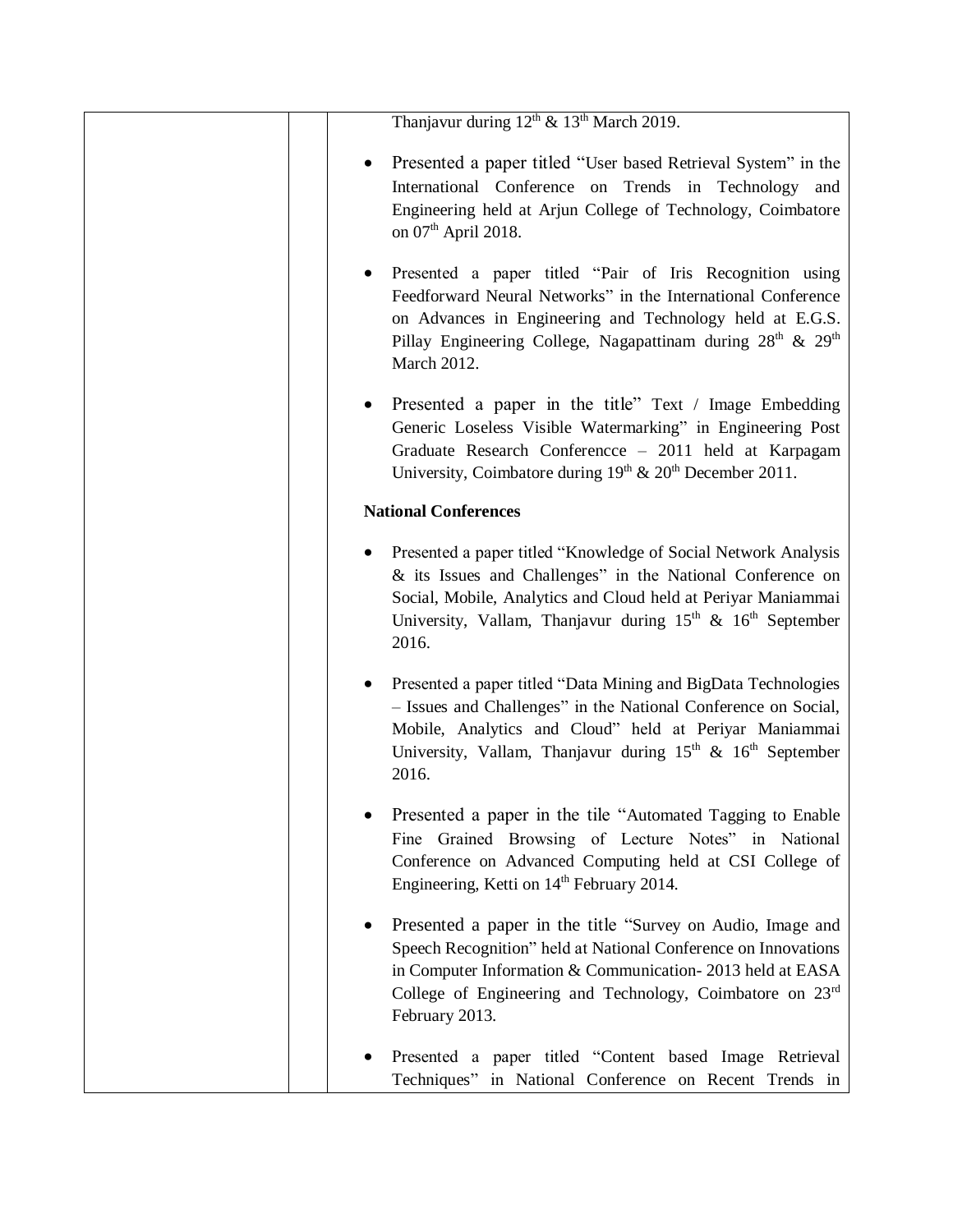| Computer Technology on 9 <sup>th</sup> April 2010.                                                                                                                                                                                                                                                                                                                                                       |
|----------------------------------------------------------------------------------------------------------------------------------------------------------------------------------------------------------------------------------------------------------------------------------------------------------------------------------------------------------------------------------------------------------|
| Presented a paper titled "Image Retrieval Techniques by Low<br>Level Feature Extraction" in National Conference on Computer<br>Technological Innovation in Information Age held at K.S.R.<br>College of Engineering, Tiruchengode, Namakkal on 7 <sup>th</sup> April<br>2010.                                                                                                                            |
| Presented a paper "WSS for Cellular Phones and Other Mobile<br>Computing Agents" in ISTE and CSI sponsored National<br>Conference on Computational Intelligence held at Vinayaka<br>Mission's Kirupananda VAriyar Engineering College, Salem on<br>$27th$ April 2009.                                                                                                                                    |
| Presented a paper "Mobile Agent Infrastructure for Secure<br>Distributed Network Management" in National Conference on<br>Frontier Research Areas in Communication, Computer and<br>Control Engineering on 6 <sup>th</sup> and 7 <sup>th</sup> March 2008.                                                                                                                                               |
| Presented a paper "Crowd Density Estimation" in National<br>Conference on Information and Communication Technology<br>held at Periyar Maniammai College of Technology for Women,<br>Vallam, Thanjavur during 8 <sup>th</sup> and 9 <sup>th</sup> February 2007.                                                                                                                                          |
| Presented a paper "An Efficient Technique for Frequent Pattern<br>Mining in Business Applications using Association Rules" in<br>National Conference on Information and Communication<br>Technology held at Periyar Maniammai College of Technology<br>for Women, Vallam, Thanjavur during 8 <sup>th</sup> and 9 <sup>th</sup> February<br>2007.                                                         |
| Presented a paper "Social Responsibility- Women<br>Empowerment" in 35 <sup>th</sup> ISTE Annual Convention & National<br>Seminar on Quality, Sustainability and Social Responsibility:<br>Interfaces in Technical Education in the Context of Globalisation<br>held<br>Bannari<br>Amman<br>Institute<br>of<br>Technology,<br>at<br>Sathyamangalam on 14 <sup>th</sup> to 16 <sup>th</sup> December 2006. |
| Presented a paper "Grid Computing" in National Level<br>Technical Paper Presentation Competition held at S.V.Institute<br>of Computer Studies, Gujarat on 8 <sup>th</sup> & 9 <sup>th</sup> January 2005.                                                                                                                                                                                                |
| Presented a paper "Schema Versioning in Temporal Database<br>System" in National Level Technical Paper Presentation<br>Competition held at S.V.Institute of Computer Studies, Gujarat                                                                                                                                                                                                                    |